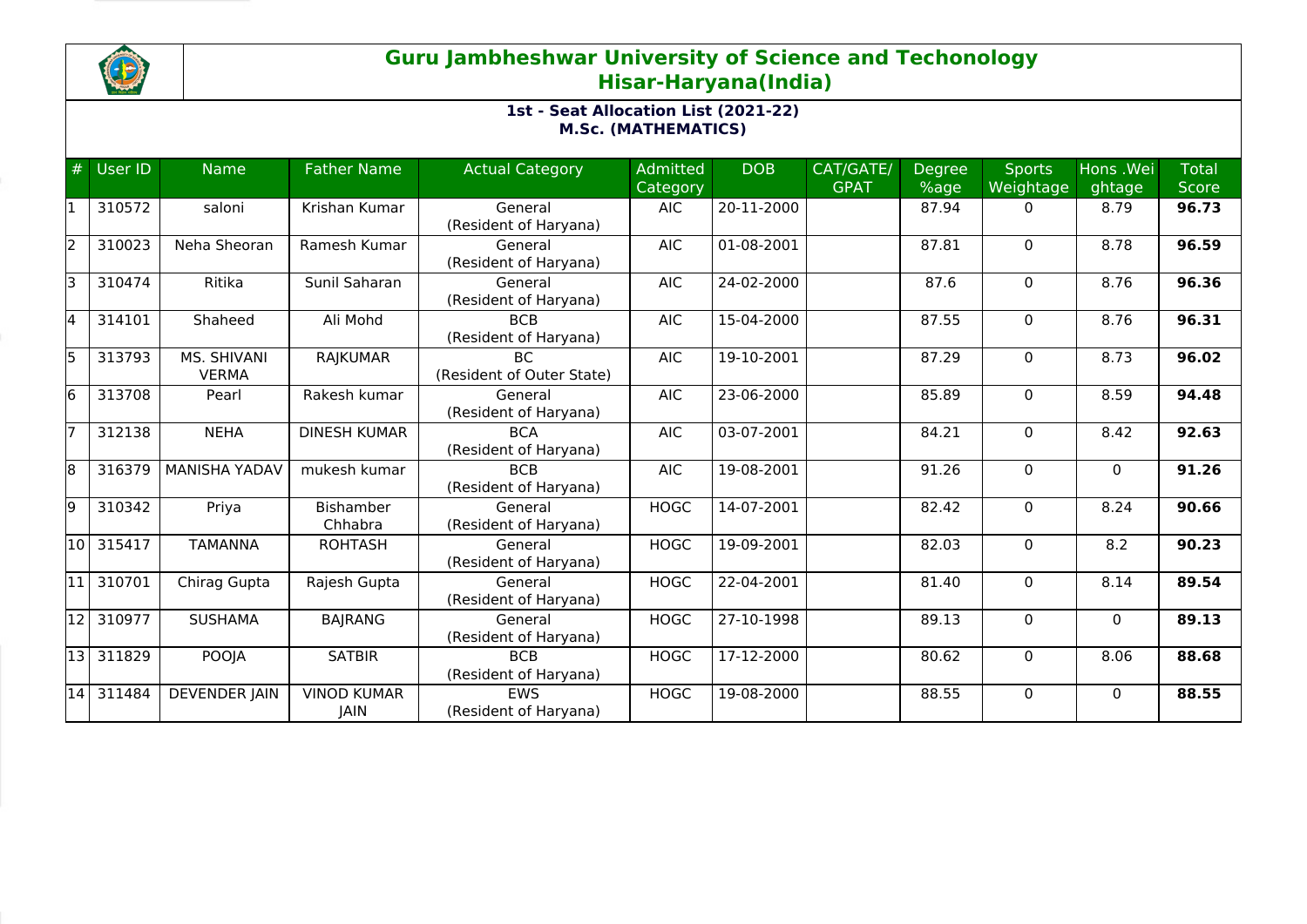

| #               | User ID | <b>Name</b>         | <b>Father Name</b>  | <b>Actual Category</b>              | <b>Admitted</b><br>Category | <b>DOB</b>   | CAT/GATE/<br><b>GPAT</b> | <b>Degree</b><br>%age | <b>Sports</b><br>Weightage | Hons .Wei<br>ghtage | <b>Total</b><br><b>Score</b> |
|-----------------|---------|---------------------|---------------------|-------------------------------------|-----------------------------|--------------|--------------------------|-----------------------|----------------------------|---------------------|------------------------------|
| 15 I            | 313218  | Deepak Kumar        | Lal Mohan           | <b>BCA</b><br>(Resident of Haryana) | <b>HOGC</b>                 | 22-10-1999   |                          | 79.72                 | $\mathbf{0}$               | 7.97                | 87.69                        |
| 16              | 312323  | Anju                | Sanjay Singh        | General<br>(Resident of Haryana)    | <b>HOGC</b>                 | 29-07-2000   |                          | 79.47                 | $\mathbf{0}$               | 7.95                | 87.42                        |
| 17              | 312171  | Sarika              | Raju                | <b>BCB</b><br>(Resident of Haryana) | <b>HOGC</b>                 | 02-07-2001   |                          | 87.21                 | $\mathbf 0$                | $\mathbf{0}$        | 87.21                        |
| 18              | 310781  | <b>RITU KUMARI</b>  | <b>VINOD KUMAR</b>  | <b>BCB</b><br>(Resident of Haryana) | <b>HOGC</b>                 | 10-10-2000   |                          | 79.2                  | 0                          | 7.92                | 87.12                        |
| 19              | 313655  | Preeti              | Jagdish Kumar       | General<br>(Resident of Haryana)    | <b>HOGC</b>                 | 28-02-2001   |                          | 86.36                 | $\mathbf 0$                | $\Omega$            | 86.36                        |
| l20 l           | 313058  | Sarina              | Rajesh              | General<br>(Resident of Haryana)    | <b>HOGC</b>                 | 10-10-1999   |                          | 78.44                 | 0                          | 7.84                | 86.28                        |
| l21             | 311138  | POONAM RANI         | SATPAL SINGH        | General<br>(Resident of Haryana)    | <b>HOGC</b>                 | 23-11-1999   |                          | 86.03                 | $\mathbf 0$                | $\mathbf{0}$        | 86.03                        |
| $\overline{22}$ | 313136  | <b>KASHISH</b>      | PARVEEN KUMAR       | <b>EWS</b><br>(Resident of Haryana) | <b>HOGC</b>                 | $18-09-2001$ |                          | 85.60                 | $\Omega$                   | $\Omega$            | 85.6                         |
| 23 <sub>1</sub> | 312543  | Isha                | Dr. Anil Yadav      | <b>BCB</b><br>(Resident of Haryana) | <b>HOGC</b>                 | 18-09-2000   |                          | 85.5                  | 0                          | $\mathbf{0}$        | 85.5                         |
| 24              | 310384  | Rinku               | Ashok               | General<br>(Resident of Haryana)    | <b>HOGC</b>                 | 03-04-1998   |                          | 77.54                 | 0                          | 7.75                | 85.29                        |
| 25              | 314605  | <b>ROSHANI DEVI</b> | <b>KARAN SINGH</b>  | <b>SC</b><br>(Resident of Haryana)  | <b>HOGC</b>                 | 18-11-1999   |                          | 84.6                  | $\Omega$                   | $\Omega$            | 84.6                         |
| 26              | 315985  | PUSHPA DEVI         | <b>RAMESH KUMAR</b> | General<br>(Resident of Haryana)    | <b>HOGC</b>                 | 30-03-2000   |                          | 84.50                 | $\mathbf 0$                | $\Omega$            | 84.5                         |
| 27 I            | 315212  | Diksha              | Labh Singh          | General<br>(Resident of Haryana)    | <b>HOGC</b>                 | 05-08-2001   |                          | 84.31                 | 0                          | $\mathbf{0}$        | 84.31                        |
| 28              | 314688  | POOJA               | MANOJ               | <b>EWS</b><br>(Resident of Haryana) | EWS                         | 18-10-2001   |                          | 76.41                 | 0                          | 7.64                | 84.05                        |
| 29              | 314790  | <b>SUHEL KHAN</b>   | <b>RAM NIWAS</b>    | <b>BCA</b><br>(Resident of Haryana) | BCA3                        | 30-05-2000   |                          | 76.00                 | 0                          | 7.6                 | 83.6                         |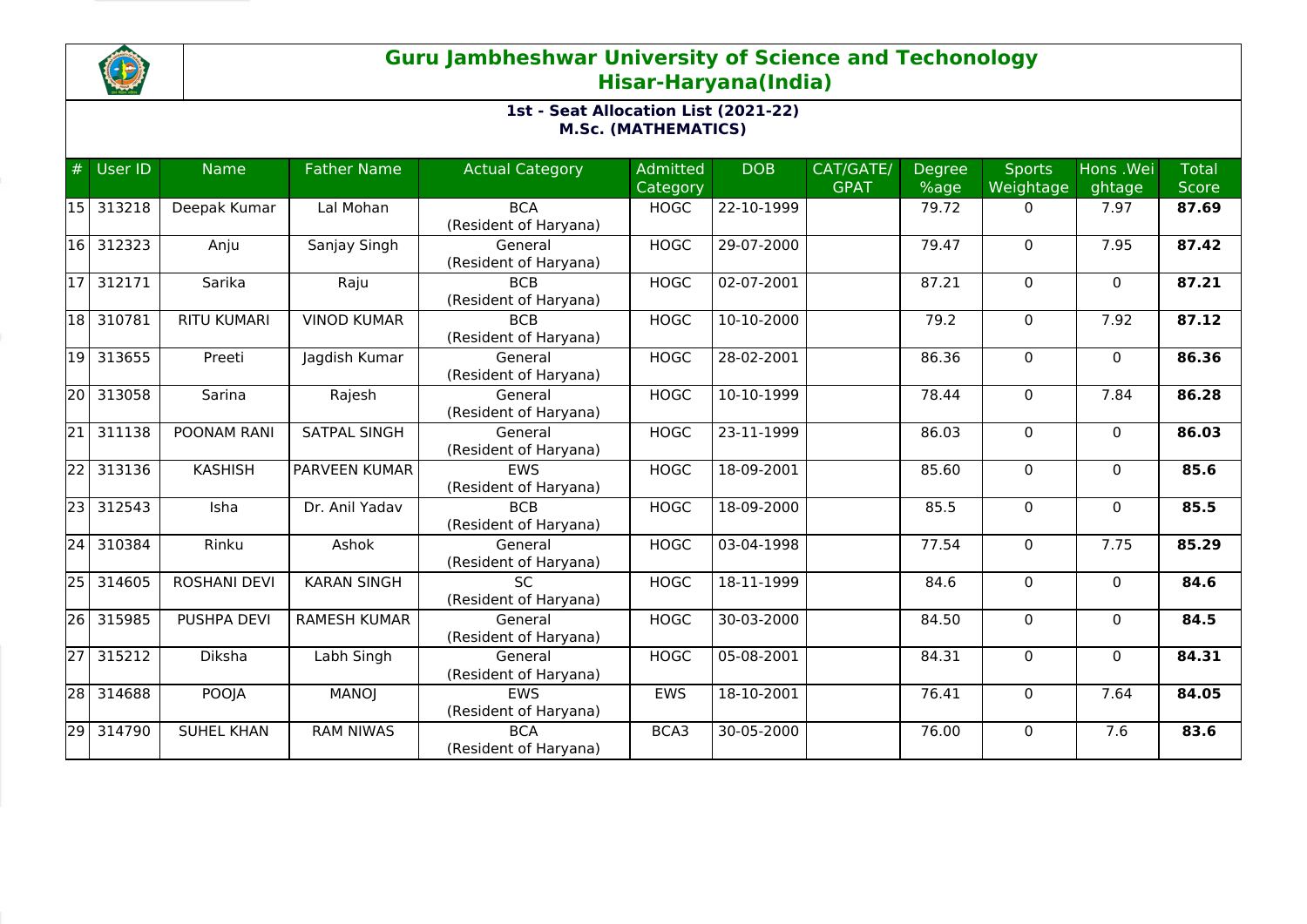

| #               | <b>User ID</b> | <b>Name</b>         | <b>Father Name</b>  | <b>Actual Category</b> | Admitted    | <b>DOB</b> | CAT/GATE/   | <b>Degree</b> | <b>Sports</b> | Hons .Wei    | <b>Total</b> |
|-----------------|----------------|---------------------|---------------------|------------------------|-------------|------------|-------------|---------------|---------------|--------------|--------------|
|                 |                |                     |                     |                        | Category    |            | <b>GPAT</b> | %age          | Weightage     | ghtage       | Score        |
| l30 l           | 314678         | <b>MANDEEP RANI</b> | <b>SURENDER</b>     | <b>BCA</b>             | BCA3        | 09-12-1999 |             | 83.60         | 0             | $\mathbf{0}$ | 83.6         |
|                 |                |                     | <b>KUMAR</b>        | (Resident of Haryana)  |             |            |             |               |               |              |              |
| l31 l           | 311125         | <b>NILAKSHI</b>     | <b>SATISH</b>       | <b>BCA</b>             | BCA3        | 21-12-2000 |             | 83.37         | $\mathbf{0}$  | $\Omega$     | 83.37        |
|                 |                |                     |                     | (Resident of Haryana)  |             |            |             |               |               |              |              |
| 32              | 316125         | <b>GAGAN DEEP</b>   | <b>INDER SINGH</b>  | <b>EWS</b>             | <b>EWS</b>  | 22-02-2000 |             | 83.07         | $\mathbf{0}$  | $\Omega$     | 83.07        |
|                 |                |                     |                     | (Resident of Haryana)  |             |            |             |               |               |              |              |
| 331             | 312649         | <b>KANCHAN RANI</b> | <b>OM PARKASH</b>   | <b>BCA</b>             | BCA3        | 27-12-2000 |             | 82.07         | $\mathbf 0$   | $\mathbf{0}$ | 82.07        |
|                 |                |                     |                     | (Resident of Haryana)  |             |            |             |               |               |              |              |
| 34              | 312212         | <b>RADHA</b>        | kanwarpal           | <b>BCB</b>             | BCB3        | 29-09-2000 |             | 74.53         | 0             | 7.45         | 81.98        |
|                 |                |                     |                     | (Resident of Haryana)  |             |            |             |               |               |              |              |
| 35 <sub>1</sub> | 313619         | <b>MONU</b>         | Naresh Kumar        | <b>BCB</b>             | BCB3        | 09-10-2000 |             | 74.28         | 0             | 7.43         | 81.71        |
|                 |                |                     |                     | (Resident of Haryana)  |             |            |             |               |               |              |              |
| 36              | 312697         | POOJA YADAV         | <b>SUNIL YADAV</b>  | <b>BCB</b>             | BCB3        | 21-05-2000 |             | 81.61         | 0             | $\Omega$     | 81.61        |
|                 |                |                     |                     | (Resident of Haryana)  |             |            |             |               |               |              |              |
| 37 <sup>1</sup> | 315777         | <b>DIVYA</b>        | <b>SATISH KUMAR</b> | <b>BCA</b>             | BCA3        | 05-08-2001 |             | 74.16         | $\mathbf 0$   | 7.42         | 81.58        |
|                 |                |                     |                     | (Resident of Haryana)  |             |            |             |               |               |              |              |
| 38              | 310470         | RAJANI              | SUNDER SINGH        | <b>SC</b>              | <b>SC</b>   | 22-02-2002 |             | 72.44         | 0             | 7.24         | 79.68        |
|                 |                |                     |                     | (Resident of Haryana)  |             |            |             |               |               |              |              |
| l39 l           | 312361         | Charvi Shandilya    | Anand               | <b>EWS</b>             | <b>SGCH</b> | 22-07-2000 |             | 79.59         | 0             | $\mathbf{0}$ | 79.59        |
|                 |                |                     |                     | (Resident of Haryana)  |             |            |             |               |               |              |              |
| 40              | 312856         | <b>SUSHILA DEVI</b> | <b>MADAN LAL</b>    | <b>BCA</b>             | BCA3        | 04-12-2000 |             | 79.28         | $\mathbf{0}$  | $\Omega$     | 79.28        |
|                 |                |                     |                     | (Resident of Haryana)  |             |            |             |               |               |              |              |
| 41              | 312162         | Reena               | Jaswant             | <b>BCB</b>             | BCB3        | 03-07-1999 |             | 78.59         | $\mathbf 0$   | $\Omega$     | 78.59        |
|                 |                |                     |                     | (Resident of Haryana)  |             |            |             |               |               |              |              |
| 42              | 312858         | <b>VARSHA</b>       | <b>RAMDHAN</b>      | <b>BCB</b>             | BCB3        | 07-10-2000 |             | 78.30         | 0             | $\mathbf{0}$ | 78.3         |
|                 |                |                     |                     | (Resident of Haryana)  |             |            |             |               |               |              |              |
| 43              | 311112         | Simran              | Hariram             | <b>BCA</b>             | BCA3        | 31-12-2000 |             | 77.76         | 0             | $\Omega$     | 77.76        |
|                 |                |                     |                     | (Resident of Haryana)  |             |            |             |               |               |              |              |
| 44              | 312896         | Devender Kumar      | Dharampal           | <b>SC</b>              | SC          | 13-05-1996 |             | 70.67         | 0             | 7.07         | 77.74        |
|                 |                |                     |                     | (Resident of Haryana)  |             |            |             |               |               |              |              |